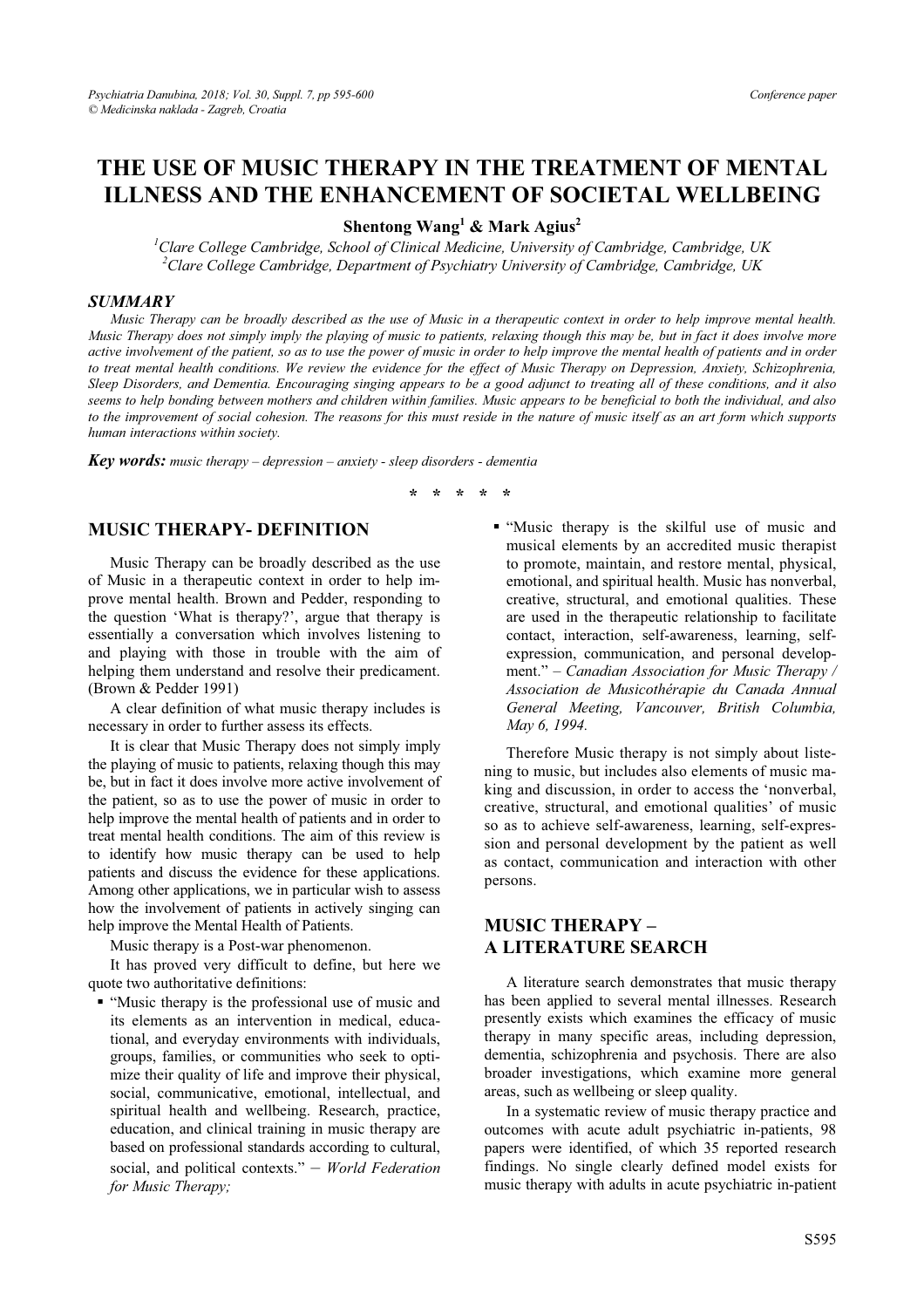settings, however all the studies with significant positive effects used active musical participation with a degree of structure and were delivered in four or more sessions. However, the greater frequency of therapy, active structured music making with verbal discussion, consistency of contact and boundaries, as well as an emphasis on building a therapeutic relationship and building patient resources all appear to be of particular importance (Carr 2013).

Study of the effects of music on the patients' psychological sphere have confirmed that it reduces psychopathologic symptoms (such as anxiety and depression), it improves the patient's self-rating of symptoms and general wellbeing, it influences quality and disorders of sleep, it reduces pain, and furthermore it improves the patient's 'moral immunity' and the patients' openness, readiness, co-operation in treatment process (Sliwka 2006).

#### **MUSIC THERAPY IN DEPRESSION MUSIC THERAPY IN DEPRESSION**

Depression is the medical condition most studied regarding the effectiveness of music therapy. It has been suggested that Music therapy is effective in the treatment of depression because active music-making within the therapeutic frame offers the patient opportunities for new aesthetic, physical and relational experiences (Maratos 2011).

However, simply listening to Music is said to reduce symptoms of depression in adults (17 studies). Music listening over a period of time helps to reduce depressive symptoms in the adult population. Daily intervention does not seem to be superior over weekly intervention and it is recommended that the music listening session should be conducted repeatedly over a time span of more than 3weeks to allow an accumulative effect to occur. All types of music can be used as listening material, depending on the preferences of the listener (Chan 2011).

Music Therapy has been shown to be effective combined with Standard Care in treating depression. Individual music therapy combined with standard care is effective for depression among working-age people with depression. The results of this study along with the previous research indicate that music therapy with its specific qualities is a valuable enhancement to established treatment practices (Erkkilä 2011). This is based on a meta-analysis of 9 studies including 411 participants. The findings of the meta-analysis indicate that music therapy provides short-term beneficial effects for people with depression. Music therapy added to treatment as usual (TAU) seems to improve depressive symptoms compared with TAU alone. Furthermore, music therapy plus TAU was not associated with more or fewer adverse events than TAU alone. Music therapy also showed efficacy in decreasing anxiety levels and improving the functioning of depressed individuals. In interpreting these statements, it is important to clearly describe the music therapy (Aalbers 2017). It is important to note that Music Therapy needs to be seen as an

adjunct to 'usual Care', which must follow the usual treatment guidelines for depression, including appropriate treatment with antidepressants.

Regarding the effect of music therapy in specific groups of patients, the effects on psycho-physiological indices of music intervention, together with the presence of nurses has been studied in caregivers to cancer patients. Both music intervention with nursing presence and recorded music interventions had beneficial effects on anxiety, depression and blood volume pulse amplitude, however music intervention with nursing presence was more effective in lessening anxiety and on improving the ease of getting to sleep compared with recorded music (Lai 2012).

Music listening has also been studied in depressed patients over the age of 65. Music Listening has been said to reduce symptoms of depression in older (over 65) adults. Thus, In the music group, there were statistically-significant decreases in depression scores (P<0.001) and blood pressure (Chan 2009), and depression levels reduced weekly in the music group, indicating a cumulative dose effect, and a statistically significant reduction in depression levels was found over time in the music group compared with non-music group. Listening to music can help older people to reduce their depression level (Chan 2012).

## **EFFECTS OF SINGING IN DEPRESSION**

We have been particularly interested in recent studies regarding the effect of encouraging patients with depressive symptoms to sing or join choirs, the latter being in particular a community group activity. Recent studies have shown that singing improves symptoms of depression.

In patients, choir participation improved vitality, overall mental health and anxiety. In non-patients, choir participation improved anxiety  $(p<0.05)$ . Participants experienced the choirs as both an uplifting musical activity and a supportive community group.

Group singing interventions may have beneficial effects on HRQoL (health related quality of life), anxiety, depression and mood. Community group singing appears to have a significant effect on mental healthrelated quality of life, anxiety and depression, and it may be a useful intervention to maintain and enhance the mental health of older people (Coulton 2015).

In working age patients, studies were heterogeneous with significant methodological limitations, allowing only a weak recommendation for group singing as an intervention for adults with chronic health problems (Reagon 2017, 2016). However, when comparing 'Music therapy' to 'recreational singing ',the level of depressive symptoms improved significantly more in those assigned to music therapy (n=60) than in recreational singing  $(n=53)$ , both in  $6<sup>th</sup>$  week (mean difference 3.0 scores, 95% CI 1.21 to 4.79, p=0.001) and  $12^{th}$  week (Werner 2017). In general, singing is shown to improve symptoms of depression.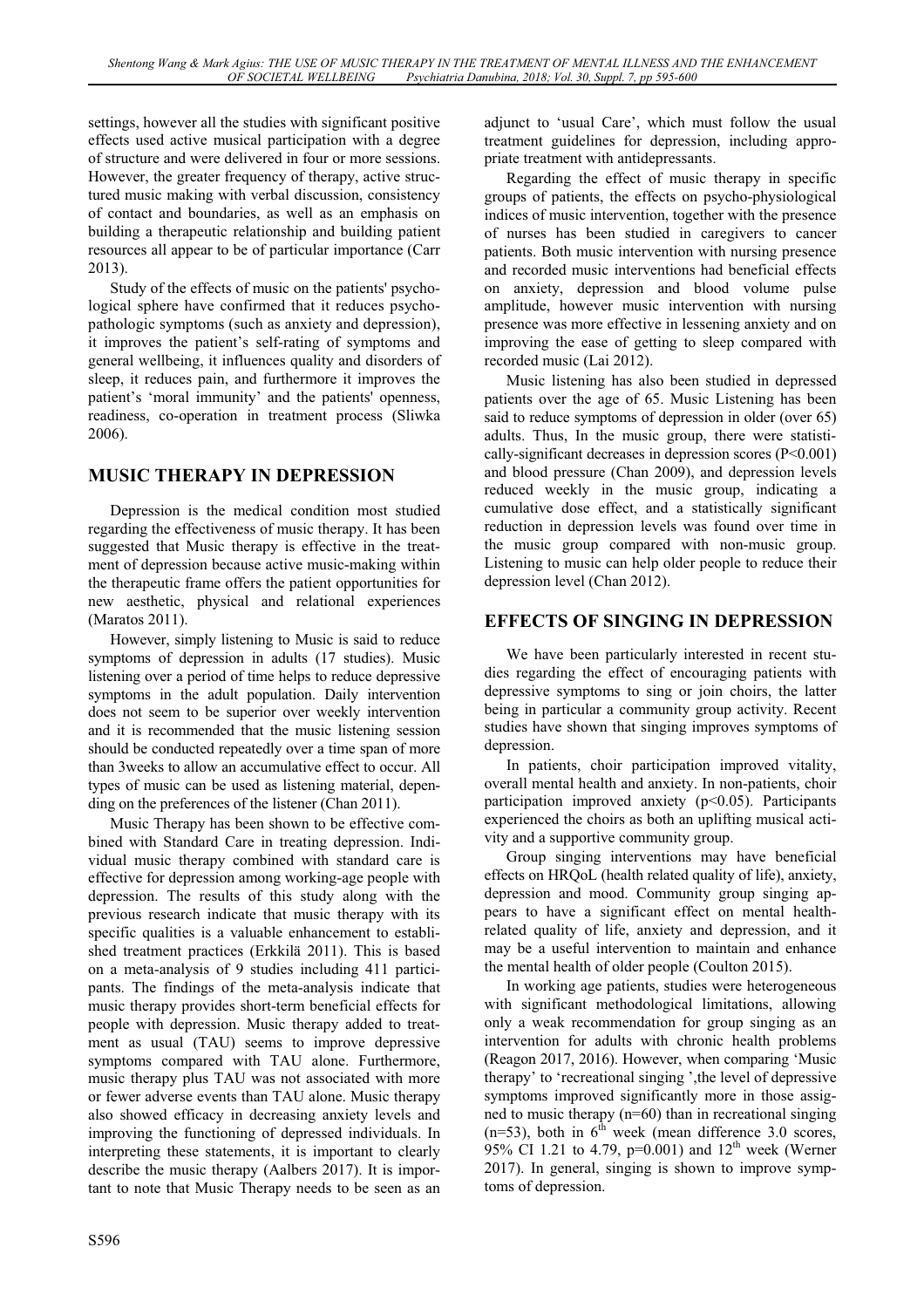### **SINGING AND<br>POST-NATAL DEPRESSION POST-NATAL DEPRESSION**

Overall, among all mothers with symptoms of Post-Natal Depression, there was a non-significant faster improvement in symptoms in the singing group (Fancourt 2018).

Among all mothers with symptoms of PND, there was a non-significant faster improvement in symptoms in the singing group. When isolating mothers with moderate-severe symptoms of PND, this result became significant, with a faster improvement in symptoms in the singing group.

Data show associations between singing to babies and fewer symptoms of postnatal depression. Data also show associations with enhanced wellbeing, self-esteem and improved mother-infant bond (Fancourt 2018, 2017). However, as mothers experience depressive symptoms, their infant directed (ID) singing may lack the sensitivity and emotional expression that infants need for affect regulation. An intervention that combines interaction coaching and ID singing may help mothers with depressive symptoms to engage in sensitive and emotionally synchronized interactions with their infants. The Sing&Grow programme in Australia is one of the first studies to take a quantitative approach. It is a Community driven music therapy project that provides services for young children and their families. The programs focus on strengthening family relationships, building capacity in parents to support their children's development in the early years of life, and encouraging the use of music within communities (Abad 2004).

#### **MUSIC THERAPY IN SCHIZOPHRENIA AND PSYCHOSIS AND PSYCHOSIS**

It has been reported that music therapy and exercise have been found to be useful for unspecified negative symptoms of schizophrenia (Veerman 2017, Helgason 2013). This was emphasized by a randomized study by Ulrich (2007), which studied Thirty-seven patients with psychotic disorders, who were were randomly assigned to experimental and control groups (Ulrich 2007). Both groups received medication and treatment indicated for their disorder. Additionally, the experimental group (n=21) underwent group music therapy (Ulrich 2007). Significant effects of music therapy were found in the patients' self-evaluation of their psychosocial orientation and in negative symptoms (Ulrich 2007). No differences were found in the quality of life. It was concluded that Musical activity diminished negative symptoms and improved interpersonal contact (Ulrich 2007).

Pfeiffer et al. (1987) studied the effects of a course of music therapy with free improvisation, consisting of 27 sessions over a period of 6 months, in 7 patients with a diagnosis of schizophrenia or schizoaffective psychosis, with a control group of a similar number. Significant positive changes were found in the self-assessment questionnaires completed by the participants. However a deterioration, was observed stated in the therapy group at follow-up six months post-therapy.

Hayashi et al. (2002) studied the efficacy of group musical therapy for inpatients with DSM-IV schizophrenia or schizoaffective psychosis in thirty-four therapy group subjects in a long-stay female ward (Hayashi 2002). The patients received 15 group musical therapy sessions over 4 months, while 32 waiting group subjects from another ward were used as a control group (Hayashi 2002). The assessment included measures of psychotic symptoms, objective quality of life and subjective musical experiences (Hayashi 2002). There appeared to be significant advantages in the therapy group in some measures concerning personal relations and furthermore there was a subjective sense of participation in a chorus activity (Hayashi 2002). However, the follow-up evaluation suggested that the improvement in personal relations and musical experiences of these chronic psychotic patients might be only shortlived (Hayashi 2002).

Another study by Talwar et al. (2006) was somewhat less positive. Up to 12 weeks of individual music therapy plus standard care was compared with standard care alone. 81 patients were randomised (Talwar 2006). Assessments of mental health, global functioning and satisfaction with care were conducted at 3 months (Talwar 2006). Two-thirds of those randomised to music therapy attended at least four sessions (median attendance, eight sessions) (Talwar 2006). A Multivariate analysis demonstrated a trend towards improved symptom scores among those randomised to music therapy, especially in general symptoms of schizophrenia (Talwar 2006). It was concluded that the effects and cost-effectiveness of music therapy for acute psychosis should be further explored (Talwar 2006).

Silverman (2003) carried out a meta-analysis was conducted on 19 studies of music therapy in schizophrenia. Results indicated that music has proven to be significantly effective in suppressing and combating the symptoms of psychosis  $(d=+0.71)$ . There were no differing effects between live versus recorded music and between structured music therapy groups versus passive listening, nor were there differing effects between preferred versus therapist-selected music. Furthermore, classical music was not as effective as nonclassical music in reducing psychotic symptoms. This supports the therapeutic potential of popular music in treating patients with psychotic symptoms.

Various different methodologies of delivering music therapy to patients with schizophrenia have been described. Schmuttermayer (1980, 1983) described four types of music therapy (listening, singing, dancing and playing instruments) which can be combined to obtain a "graduated group-centred music therapy" in order to treat patients schizophrenia. Each of the therapy types is said to act in a different way on the variables "anxiety" and "activity", and it was recorded to be possible to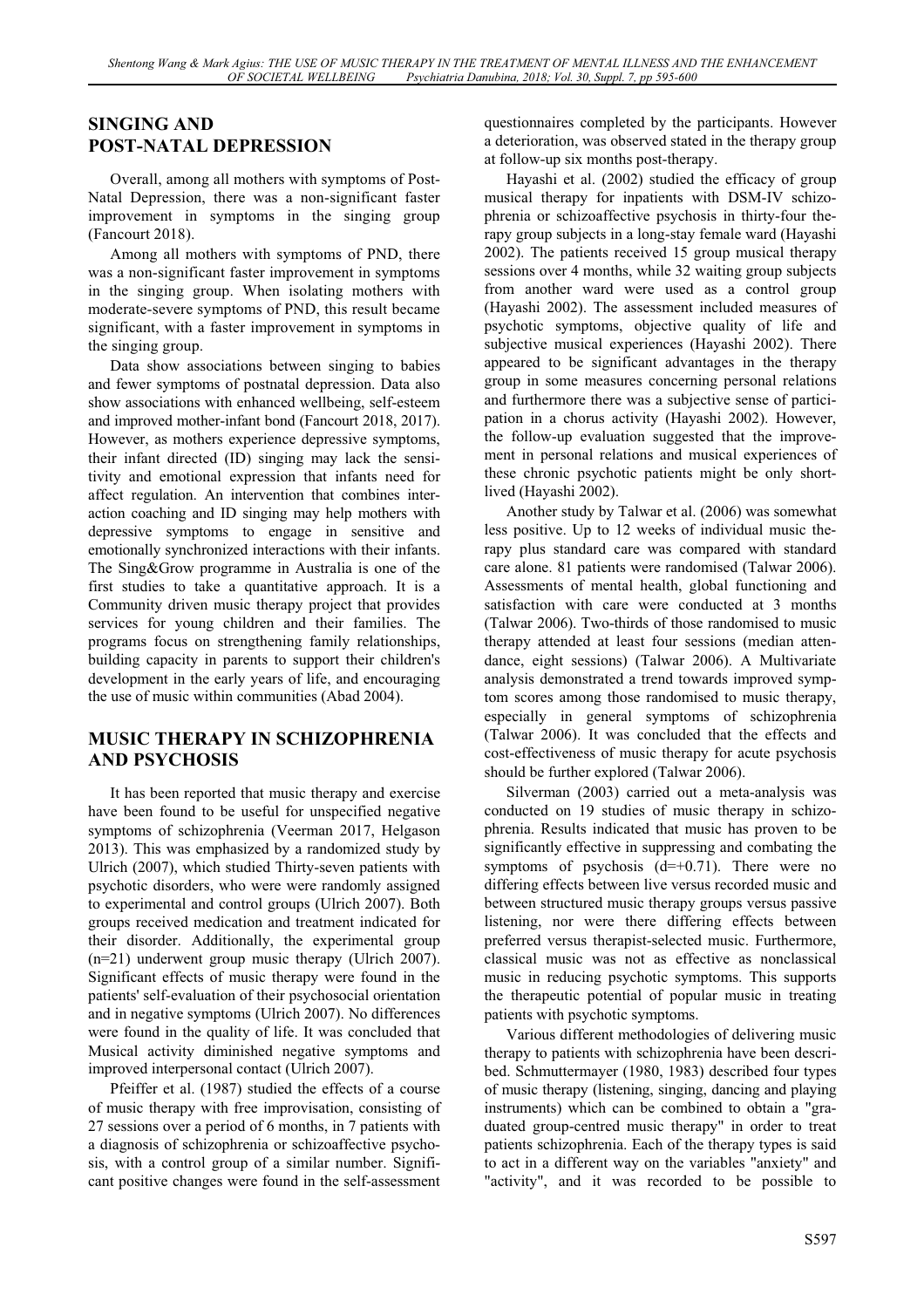influence these variables during group-centered treatment and to lead the group towards modes of communication and behaviour that are more appropriate to reality.

Regarding the way in which music therapy works in schizophrenia, Insellmann has pointed out the emotional and cognitive aspects of music perception and its possible influence on self perception and strengthening of ego. It was suggested that in patients with schizophrenia, the effects of music therapy were related to self-object-differentiation.

### **MUSIC IMPROVES SLEEP QUALITY**

It has been shown that the use of music does improve sleep quality in several groups of patients.

In Older Adults, music resulted in significantly better sleep quality in the experimental group, as well as significantly better components of sleep quality: better perceived sleep quality, longer sleep duration, greater sleep efficiency, shorter sleep latency, less sleep disturbance and less daytime dysfunction (P=0.04-0.001). Sleep improved weekly, indicating a cumulative dose effect (Lai 2005).

In students, music statistically significantly improved sleep quality; Depressive symptoms decreased statistically significantly in the music group (Harmat 2008).

In abused women in shelters, the results indicated that music therapy constituted an effective method for reducing anxiety levels. Results also indicated a significant effect on sleep quality for the experimental group, but not for the control group (Hernández-Ruiz 2005).

In a meta-analysis of Music-assisted relaxation to improve sleep quality, which studied five randomized controlled trials with 170 participants, Music-assisted relaxation was shown to have a moderate effect on the sleep quality of patients with sleep complaints. Thus Music-assisted relaxation can be used without intensive investment in training and materials and is therefore cheap, easily available and can be used by nurses to promote music-assisted relaxation to improve sleep quality (de Niet 2009).

### **MUSIC THERAPY AND DEMENTIA**

Music therapy has also been studied in Dementia.

It has been suggested that Receptive music therapy (that is, listening to music) could reduce agitation, behavioural problems, and anxiety in older people with dementia, and it appears to be more effective than interactive music therapy. However, providing people with dementia with at least five sessions of a musicbased therapeutic intervention probably reduces depressive symptoms but has little or no effect on agitation or aggression. There may also be little or no effect on emotional well-being or quality of life, overall behavioural problems and cognition (Tsoi 2018, Van der Steen 2017).

The reason music has been thought to be helpful in patients with dementia is because Music has a number of 'design features' that make it uniquely equipped to engage multiple aspects of the self. Each design feature interacts with different aspects of the self to varying degrees, promoting overall wellbeing. Thus Baird's framework of music therapy may be useful for the diagnosis and treatment of impairments of self in people with dementia, and may highlight how music, given its ability to engage all aspects of the self simultaneously, can result in an overall enhanced sense of self (Baird 2018).

There have been reports that Preferred Music Therapy, that is, playing music which is the Patient's own preference can help Anxiety and Agitation in Dementia. Thus Sung in 2005 reported that Preferred music (Patient's preference) has positive effects on decreasing agitated behaviours in older people with dementia (NB Small numbers) (Sung 2005). His reported numbers were, however, small.

Hence, the effect of Music therapy on agitation in Dementia has been further studied. A metanalysis of 17 studies with 620 participants suggest using five sessions of a music-based therapeutic intervention probably reduces depressive symptoms but had little or no effect on agitation or aggression. There may also have little or no effect on emotional well-being or quality of life, overall behavioural problems and cognition. The reporters further stated that they were uncertain about effects on anxiety or social behaviour, and about any long-term effects (Van der Steen 2017, Cooke 2010).

### **SINGING AND DEMENTIA**

The effect of singing has been studied in dementia. Patients with both dementia and depression have been encouraged to join choirs, as in the Michaelhouse Corale in Cambridge, UK.

Singing and painting interventions may reduce pain and improve mood, quality of life, and cognition in patients with mild Alzheimers Disease, with differential effects of painting for depression and singing for memory performance. Depression was reduced over time in painting group only. Verbal Memory performance remained stable over time in singing group, but decreased in painting group (Pongan 2017).

#### **SINGING AND INCREASED DEMENTIA AWARENESS DEMENTIA AWARENESS**

Harris et al. studied the effect of using an intergenerational choir in order to attempt to make a university community more dementia friendly. They reported that results across all four cohorts showed in the students: changed attitudes, increased understanding about dementia and the lived experience, reduced dementia stigma, and the development of meaningful social connections. People with dementia and their family members expressed feelings of being part of a community (Harris 2018).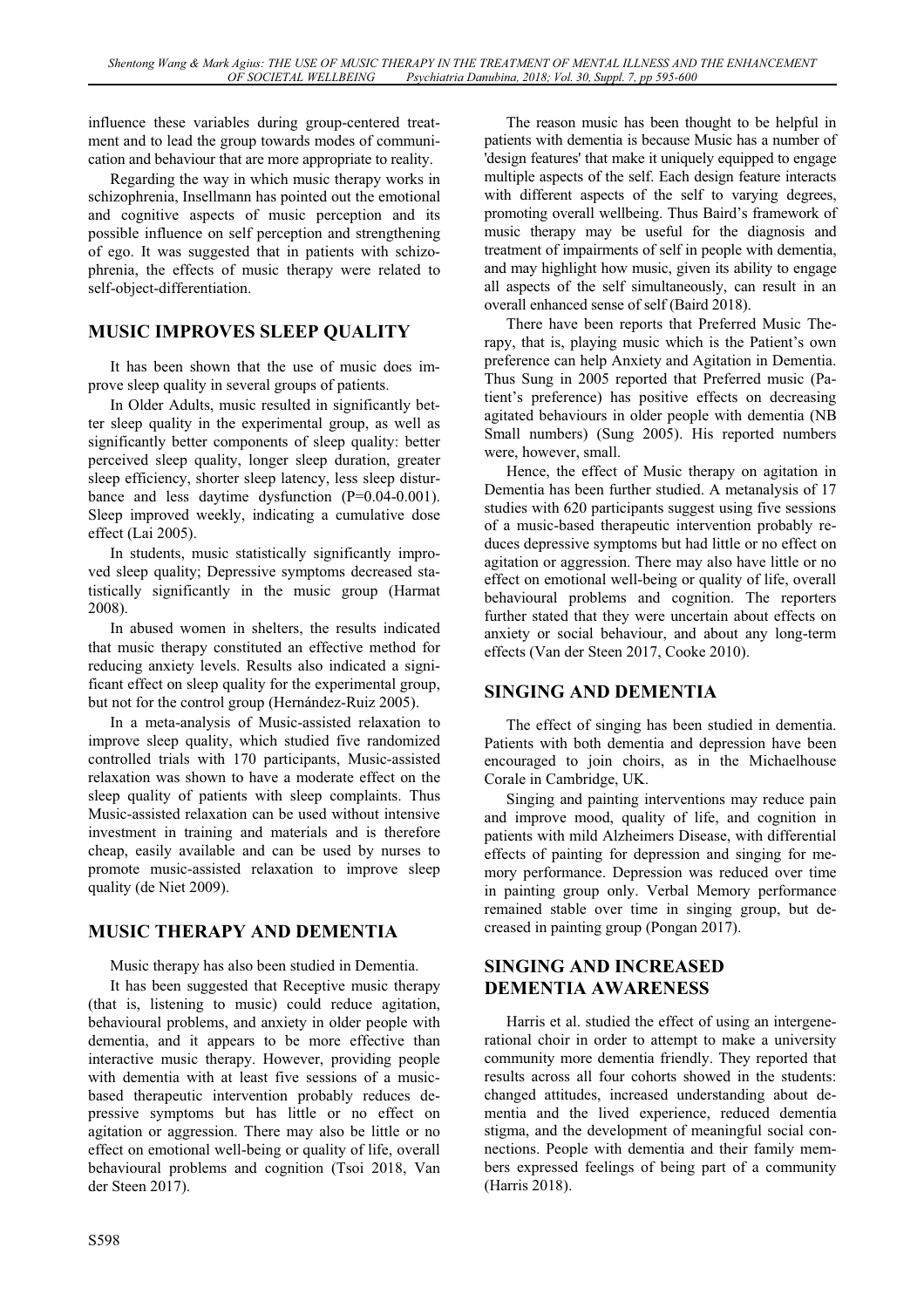### **CONCLUSION**

It appears clear that the use of music as a therapeutic tool is very useful in a number of different mental health conditions and in promoting general mental wellbeing.

This is particularly true when music is an adjunct for treating depression, anxiety, schizophrenia, and also dementia.

Encouraging singing appears to be a good adjunct to treating all of these conditions, and it also seems to help bonding between mothers and children within families.

Music appears to be beneficial to both the individual, and also to the improvement of social cohesion. The reasons for this must reside in the nature of music itself as an art form which supports human interactions within society.

#### *Acknowledgements:* None.

*Conflict of interest:* None to declare.

#### *Contribution of individual authors:*

- Shentong Wang carried out the main literature search and developed and presented the presentation on which this paper is based.
- Mark Agius supervised the project andhelped in developing the final text.

- *1. Aalbers S, Fusar-Poli L, Freeman RE, Spreen M, Ket JC, Vink AC, Maratos A, Crawford M, Chen XJ, Gold C: Music therapy for depression. Cochrane Database Syst Rev 2017; 11:CD004517*
- *2. Abad V & Edwards J: Strengthening families: A role for music therapy in contributing to family centred care. Australian Journal of Music Therapy 2004; 15:3-17*
- *3. Baird A, Thompson WF: The Impact of Music on the Self in Dementia. J Alzheimers Dis 2018; 61:827-841*
- *4. Brown D, Pedder J: Introduction to Psychotherapy Routlidge, 1991*
- *5. Carr C, Odell-Miller H, Priebe S: A systematic review of music therapy practice and outcomes with acute adult psychiatric in-patients. PLoS One 2013; 8:e70252*
- *6. Chan MF, Wong ZY, Thayala NV: The effectiveness of music listening in reducing depressive symptoms in adults: a systematic review. Complement Ther Med 2011; 19:332-48*
- *7. Chan MF, Chan EA, Mok E, Kwan Tse FY: Effect of music on depression levels and physiological responses in community-based older adults Int J Ment Health Nurs 2009; 18:285-94*
- *8. Chan MF, Wong ZY, Onishi H, Thayala NV: Effects of music on depression in older people: a randomised controlled trial. J ClinNurs 2012; 21:776-83*
- *9. Cooke ML, Moyle W, Shum DH, Harrison SD, Murfield JE: A randomized controlled trial exploring the effect of music on agitated behaviours and anxiety in older people with dementia. Aging Ment Health 2010; 14:905-16*
- *10. Coulton S, Clift S, Skingley A, Rodriguez J: Effectiveness and cost-effectiveness of community singing on mental health-related quality of life of older people: randomised controlled trial. Br J Psychiatry 2015; 207:250-5*
- *11. de l'Etoile SK, Leider CN: Acoustic parameters of infantdirected singing in mothers with depressive symptoms. Infant Behav Dev 2011; 34:248-56*
- *12. de Niet G, Tiemens B, Lendemeijer B, Hutschemaekers G: Music-assisted relaxation to improve sleep quality: metaanalysis. J AdvNurs 2009; 65:1356-64*
- *13. Edwards: Antecedents of contemporary uses for music in healthcare context: the 1890s to the 1940s p181-202, 2007*
- *14. Erkkilä J, Punkanen M, Fachner J, Ala-Ruona E, Pöntiö I, Tervaniemi M, Vanhala M, Gold C: Individual music therapy for depression: randomised controlled trial. Br J Psychiatry 2011; 199:132-9*
- *15. Fancourt D, Perkins R: Effect of singing interventions on symptoms of postnatal depression: three-arm randomised controlled trial. Br J Psychiatry 2018; 212:119-121*
- *16. Fancourt D, Perkins R: Associations between singing to babies and symptoms of postnatal depression, wellbeing, self-esteem and mother-infant bond. Public Health 2017; 145:149-152*
- *17. Harris PB, Caporella CA: Making a university community more dementia friendly through participation in an intergenerational choir. Dementia (London) 2018; 1:1471301217752209*
- *18. Harmat L, Takács J, Bódizs R: Music improves sleep quality in students. J Adv Nurs 2008; 62:327-35*
- *19. Hayashi N, Tanabe Y, Nakagawa S, Noguchi M, Iwata C, Koubuchi Y, Watanabe M, Okui M, Takagi K, Sugita K, Horiuchi K, Sasaki A, Koike I: Effects of group musical therapy on inpatients with chronic psychoses: a controlled study. Psychiatry Clin Neurosci 2002; 56:187-93*
- *20. Helgason C, Sarris J: Mind-body medicine for schizophrenia and psychotic disorders: a review of the evidence. Clin Schizophr Relat Psychoses 2013; 7:138-48*
- *21. Hernández-Ruiz E: Effect of music therapy on the anxiety levels and sleep patterns of abused women in shelters. J Music Ther 2005; 42:140-58*
- *22. Inselmann U: Treatment of psychotic patients with music therapy. Z Klin Psychol Psychopathol Psychother. 1995; 43:249-60*
- *23. Lai HL, Li YM, Lee LH: Effects of music intervention with nursing presence and recorded music on psychophysiological indices of cancer patient caregivers. J Clin Nurs 2012; 21:745-56*
- *24. Lai HL, Good M: Music improves sleep quality in older adults. J Adv Nurs 2005; 49:234-44*
- *25. Maratos A, Crawford MJ, Procter S: Music therapy for depression: it seems to work, but how? Br J Psychiatry. 2011; 199:92-3*
- *26. Pfeiffer H, Wunderlich S, Bender W, Elz U, Horn B: Music improvisation with schizophrenic patients - a controlled study in the assessment of therapeutic effects. Rehabilitation (Stuttg) 1987; 26:184-92*
- *27. Pongan E, Tillmann B, Leveque Y, Trombert B, Getenet JC, Auguste N, Dauphinot V, El Haouari H, Navez M, Dorey JM, Krolak-Salmon P, Laurent B, Rouch I; LAC Mé Group: Can Musical or Painting Interventions Improve Chronic Pain, Mood, Quality of Life, and Cognition in Patients with Mild Alzheimer's Disease? Evidence from a Randomized Controlled Trial. J Alzheimers Dis 2017; 60:663-677*